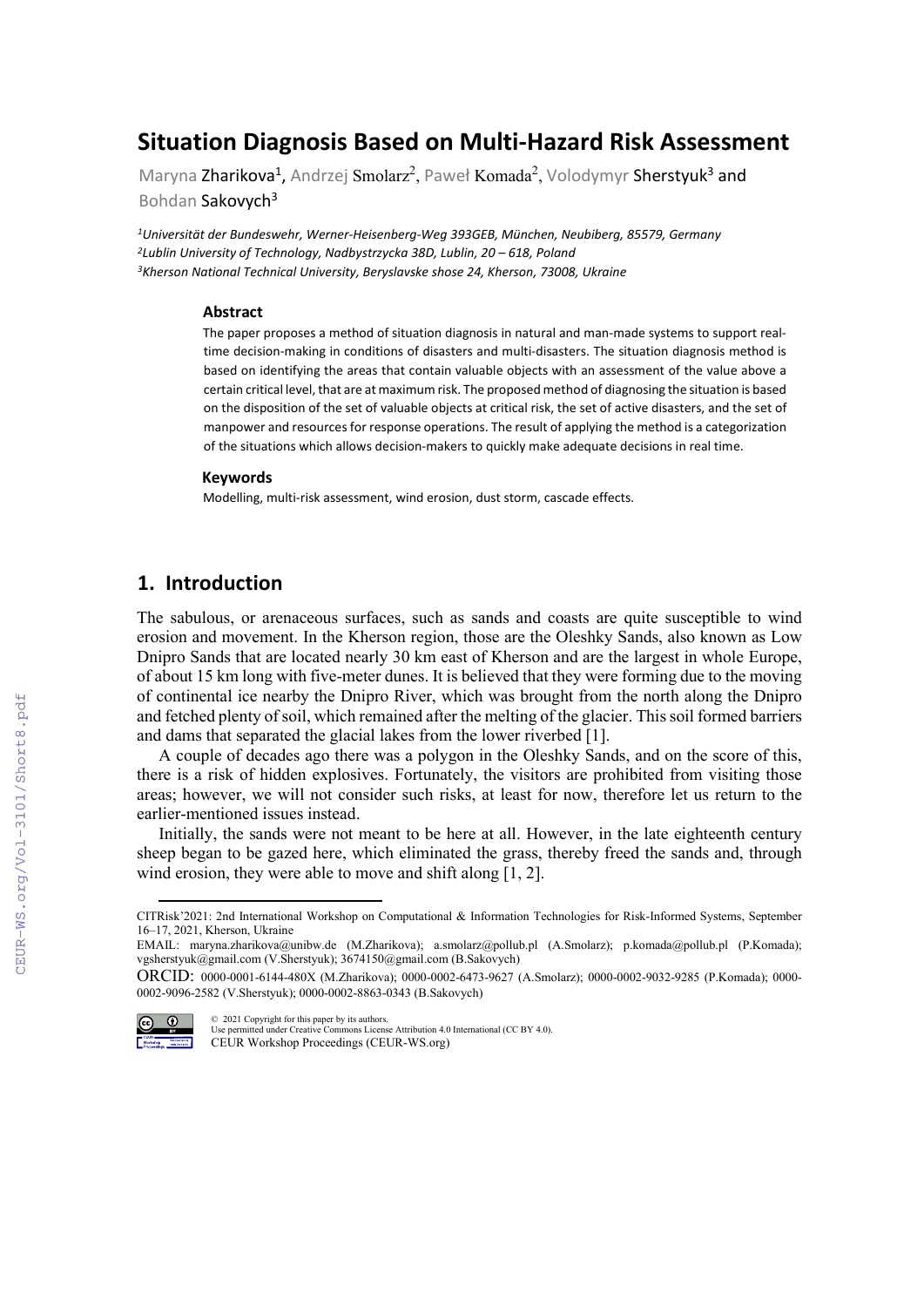According to the temperature and precipitation frequency, the Oleshky Sands can be referred to as semi-deserts. There are some trees, such as pines and birches; the gooseberries, the shorthaired cornflower, the thyme, the small-flowered tree, pine trees - ordinary and Crimean, as well as the apple tree, the hawthorn, and the white-bearded birch trees. There is also a lake located underground at nearly 300-400 metres; nevertheless, scientists have determined that it is better not to obtain water from it as its levels may lower and the forests will not be able to suppress sand moving and saltation [2].

The vegetation in the sands is lacking frequency, subsequently, the air in there heats up while the air humidity lowers, respectively. The climatic conditions are such that the sands can heat up to 70 degrees in summer! As a result, the raindrops evaporate immediately, and the rain frequency is less there than in any other area in that region.

Those above-mentioned indicators are just a drop in the ocean amongst numerous hazards and risk probabilities. It's crucial to analyze risk from different hazards, their interactions, and cascading effects in the given area. This will allow us to diagnose the situation for decision making.

#### **2. Related works**

The multi-risk assessment problem is reflected in numerous scientific publications. For instance, J. C. Gill and B. D. Malamud [4] in their research studies consider an overview and visualization of the interactions between twenty-one natural hazards, consisting of six groups of risks, such as geophysical, hydrological, atmospheric, biophysical and space risks.

In this study, scientists highlight the importance of limiting the interaction of hazards and strengthening the importance of a holistic approach to the assessment of natural hazards. The authors showcased an analysis of the relationship between the intensity of the primary hazard and the intensity of the secondary. Another aspect of the hazard interaction that may be limited is the relationship between the primary hazard intensity and the secondary hazard intensity. Their approach helps those who study individual hazards in the context of other hazards and facilitates effective hazard analysis by workers working to reduce and manage disaster risk.

J. C. Gill and B. D. Malamud continued their research of hazard interactions and cascades within multi-hazard methodologies. The scientists examine the generalization of the differences between the single and the multilayer risk approaches that combine such interactions, emphasizing the importance of integrating interactions between different aspects of the Earth's system, as well as human activities, on an improved methodology of integrated support, when approaches with different risks support a holistic assessment of the potential risk of disaster. They advocate an approach that goes beyond simply superimposing multiple single hazards on an approach that also encompasses the interaction between these hazards.

In their previous study, the researchers took twenty-one different natural hazards and found as many as ninety possible interactions between four hundred and forty-one combinations. Authors consider the interactions that exist between natural hazards, anthropogenic processes and the environment; relationships that arise sequentially to form risk interaction networks called cascade effects or domino.

The scientists have also identified five possible types of hazards that can occur if a site is susceptible to many hazards, using four hazards: hurricanes, floods, landslides and volcanic eruptions as examples. The first ones are natural (geophysical) hazards that cause other natural hazards. Those are eruptions, avalanches, landslides, earthquakes etc. The next ones are hydrological, such as deluge or drought. As a third type, there are certain earth processes representing subsidence, heave and collapse of ground. The penultimates are atmospheric hazards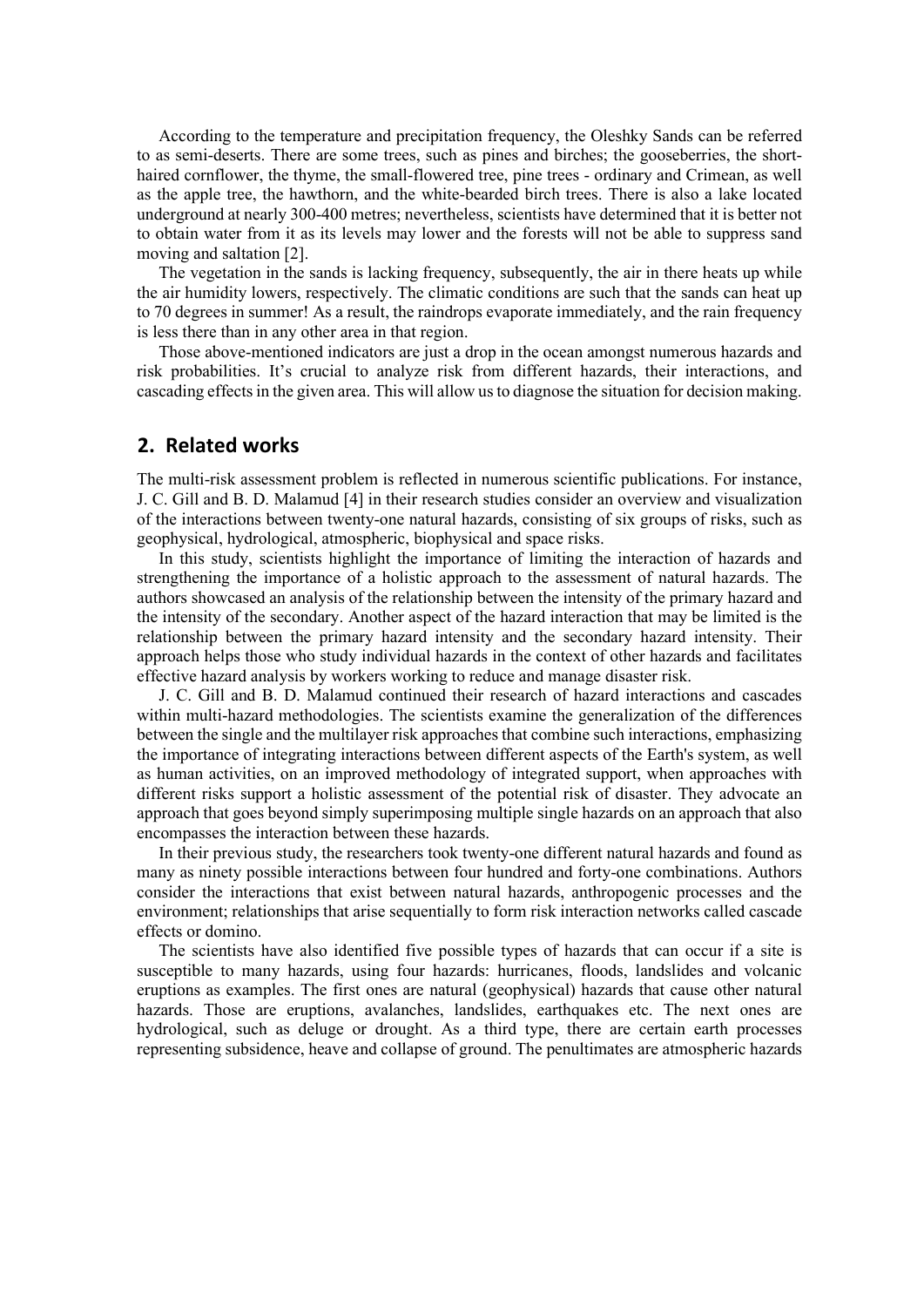(tornado, cyclones, hail, snow, lightning and thunderstorm). Finally, the wildfire relates to the last, biophysical type. Moreover, hurricanes can cause deluge, shifts, landslides; human activities also cause natural hazards: when building roads, a slope may occur and cause a landslide; deforestation can also exacerbate saltation and climate change. The third type is networks of the interaction of dangers, known as cascades. For example, a storm can cause hundreds of landslides, some of which can fill rivers up and cause floods that, in turn, can give rise to further landslides. The combination of at least two dangerous events is quite unpredictable as the threats demonstrate the limitations of assuming the independence of individual hazards in a multi-layered single-hazard approach, whereas technological failures and catastrophes are not usually the result of conscious choice or desired process.

The human factor is usually the deliberate result of conscious decisions that can eventually lead to serious consequences. Although such effects can often be managed through established procedures, anthropogenic processes often still lead to natural hazards. Thus, in the context of this article, technological hazards are perceived by researchers as unintentional.

There are many interactions between examples of hazards and processes described in the three groups: natural hazards, anthropogenic processes and technological disasters discussed above and specific sets of interacting hazards. It is here that the authors use the term interaction to denote the effects of one hazard or process on another hazard or process and distinguish trigger relationships (for example, an earthquake that caused a landslide; groundwater abstraction that causes subsidence); increasing the probability ratio (for instance, fire increases the probability of landslides; subsidence of the soil or increase the probability of flooding). Scientists have highlighted three different relationships between specific natural hazards, anthropogenic processes and technological hazards or catastrophes. In addition to paired relationships where one primary hazard causes a secondary natural hazard, these interactions can be combined to form a network of hazard interactions. This development of an improved risk assessment and characterization system will help better classify and respond to different types of hazards, improve the integration of interoperability networks into multi-hazard methodologies; conduce theoretical and practical understanding of hazards and reduce disaster risk.

Sanam K. Aksha, Lynn M. Resler, Luke Juran & Laurence W. Carstensen Jr. [5] in their research "A geospatial analysis of multi-hazard risk in Dharan, Nepal" discuss how to use geospatial and socio-economic data, to assess the various risks in Daran, Nepal. This study introduces a model for spatial risk assessment applied to a location for which the availability of spatial data is limited in terms of quality, quantity and access. The aim is to use relevant, publicly available geospatial data to assist local decision-makers in the efficient allocation of resources by developing a procedural model for compiling a composite risk map. The priorities of this study are mainly individual hazard assessments and social vulnerability assessments for the city of Daran.

The researchers considered landslides, floods and earthquakes for a comprehensive hazard assessment using statistical methods and the analytical process of the hierarchy. They used a social vulnerability index to create a vulnerability map of the study area, which was then combined with a multi-hazard map to create a general risk map. Their results indicate that eastern Daran along the Ceuta River and southwestern Daran on the left bank of the Sardis River are at high risk for many hazards. Central Daran and the hills in the western part of the city are classified as low-risk areas. In general, Nepal is susceptible to many natural hazards, ranging from regularly occurring hazards such as floods, landslides and avalanches, to less frequent but higher risks such as earthquakes.

To conduct the study, the scientists used a general linear model to assess the danger of landslides in Daran. To use the presence of the offset, the researchers superimposed individual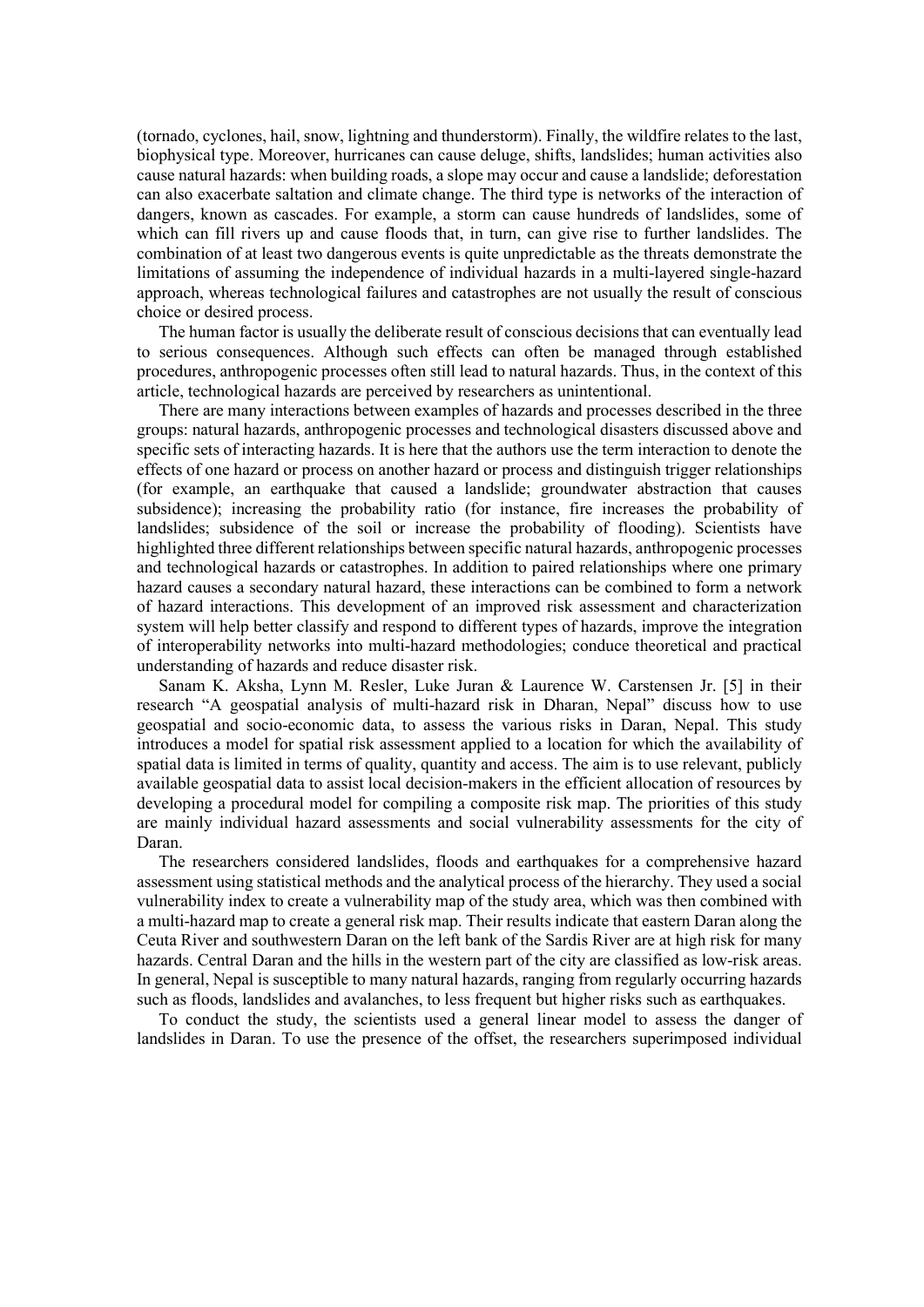hazard maps using a weighted overlay tool in ArcGIS to prepare an integrated hazard map of the study area. Since the study area is exposed to constant risk for all three types of hazards, the authors believe that each of them has the same relative importance and uses the same weight in the preparation of an integrated hazard map. Each hazard map was classified and then evaluated using the Jenks Natural Break classification method provided by ArcGIS.

Giulio Zuccaro, Daniela De Gregorio and Mattia F. Leone [6] describe multi-risk as cascade effects that are a timeline of consecutive events characterized by cause or effect relationships and time interaction among different phenomena independently generated by the same triggering event. The events in the timeline can be natural disasters, such as hurricanes, landslides, tsunami, deluge or anthropogenic - technological waste, arsons, attacks; there are also damages on exposure at risk.

The purpose of this paper is to develop an approach to diagnosing the situation based on a spatially distributed multi-hazard risk analysis. Such diagnostics provides decision-makers with information about the spatial distribution of risk, the distribution of the manpower and resources for response operations, based on which the situation refers to a certain class, reflecting the degree of its criticality.

# **3. Actual risks and their solutions**

There are plenty of natural hazards and risks that endanger and put at risk all around.

Figure 1 integrates the information on natural hazards interactions and cascading effects that take place within the Oleshky Sands. In figure 1, climate change is depicted as the main cause of most hazards emerging recently. For instance, climate shifting leads to either heavy rains or green winters and droughts. It also lures a ton of pests and insects into the crop fields and steppes that may harm the harvest.

But anthropogenic factors are still present. These are deforestation, using fertilizers and chemicals, arsoning dry grass, sand mining and many more. Combining these two factors cannot guarantee any risk-free environment ever.

The works [7-10] present an approach to the analysis of spatially distributed multi-hazard risk based on an event-tree model of disaster spreading. The proposed event-tree model allows representing not only the propagation of individual disasters but also their interaction, including cascading effects (Figure 1).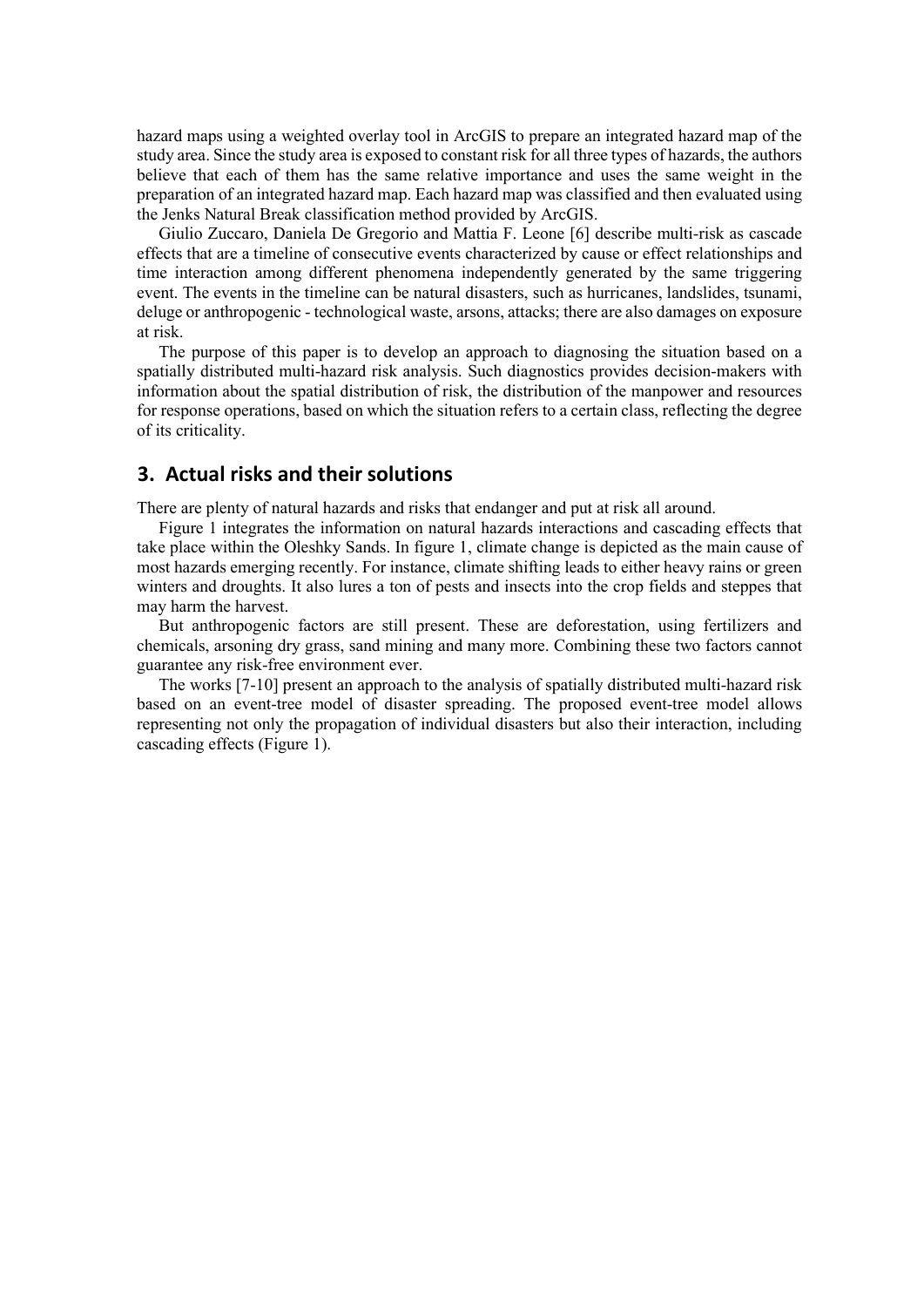

**Figure 1**: Ubiquitous cascading effects

### **4. Diagnosing the situation**

A certain part of the territory in the conditions of catastrophe *r* at time *t* is characterized by an integrated dynamic spatially distributed assessment of multi-risk:

$$
R^t_{\Omega} = \{R_i(t)\forall o_i \in O^*t)\}
$$

Our task is to assign a set of characteristics to a particular class of situations *Š =*{*Š0, Š1, ... Šn*}. To do this, one must specify a set of classes of possible situations  $\check{S}_l \cup \check{S}_2 \cup ... \cup \check{S}_n = \check{S}$ . Let  $p_i$ ,  $i = 1$ , ..., *n* be a set of possibilities for their occurrence and  $X = \{x_1, x_2, ..., x_m\}$  be a set of characteristics related to the classes of situations *Š*. An integrated risk assessment for each class of situations  $R_0$ ∈ *X* is included in the characteristics set.

Let  $s^*$  be the current situation, and  $X^*$  be a vector of characteristics for the situation  $s^*$ . As a result of poor visibility, some characteristics of *X*\* may be vague or inaccurate. Let each characteristic of  $x \in X$ ,  $i = 1, ..., m$  to have a range of possible values  $E \cup e$ ,  $i = 1, ..., m$ ,  $e^*$  called the value of uncertainty. Characteristics from the vector *X* can be described by intervals using an approximate approach, intervals with membership functions using an interval fuzzy set, and some may be empty.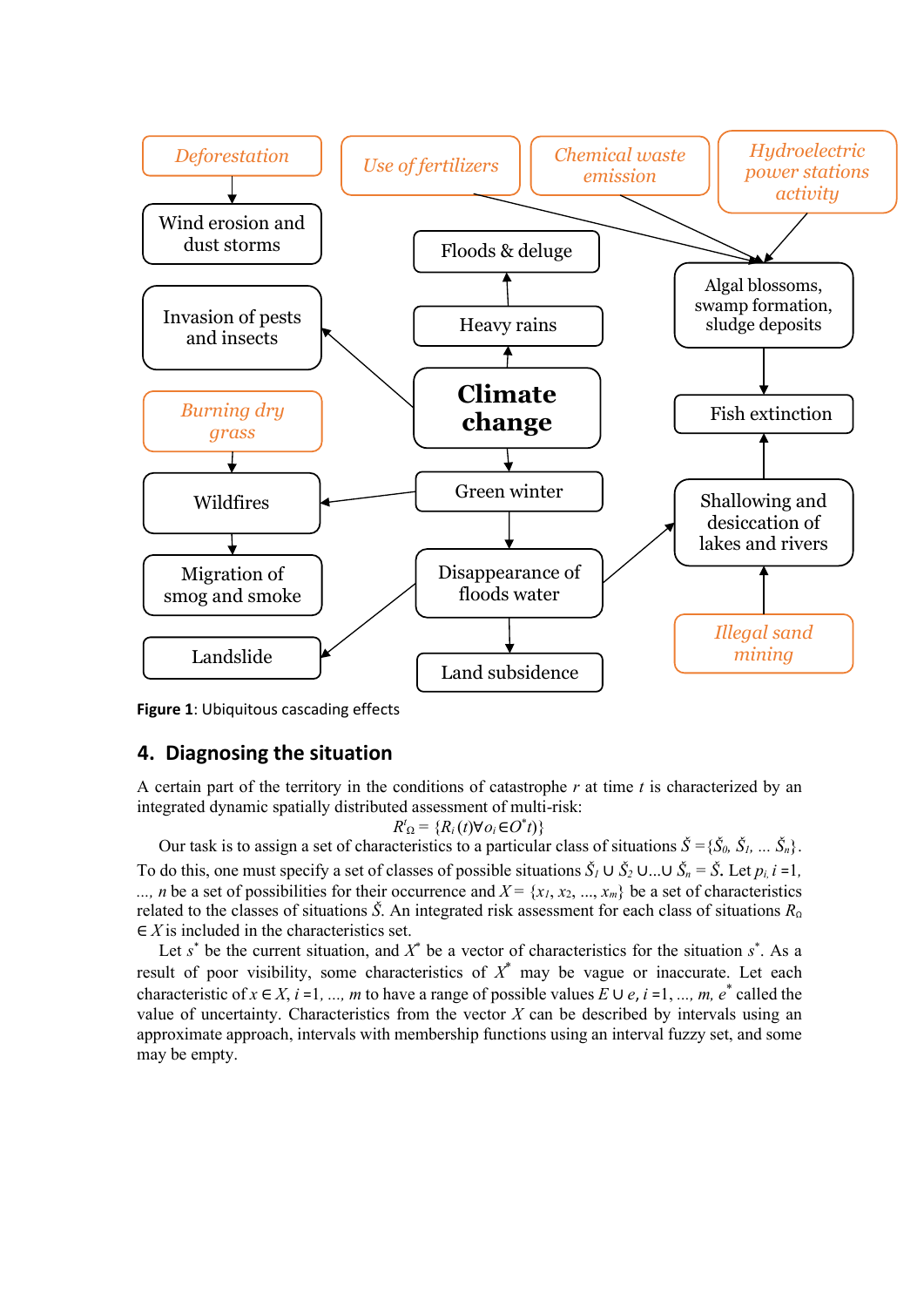The diagnostic task is about identifying a possible class of situations *Š\** <sup>∈</sup> *Š* that can explain a set of indeterminate characteristics  $X^*$  for the current situation  $s^*$  and is the problem of pattern recognition [7]. Each situation corresponds to a specific point or neighbourhood of a point in the Cartesian space of characteristics. Each unrecognized situation that has characteristics should be mapped to a set of classes of possible situations  $\check{S} = \{\check{S}_0, \check{S}_1, ..., \check{S}_n\}$ . As a result of uncertainty in the estimates of some characteristics, it is not always possible to determine exact matches.

The situation in the destructive processes should be estimated based on the location of valuable objects, which are in conditions of maximum risk as well as the location of the concentration of ways and methods designed to eliminate natural emergencies. The set of areas on which the manpower and resources for response operations are located:  $Z = \{z_1, z_2, ..., z_n\}$ . Thus, to diagnose the situation of destructive processes at the time it is necessary to specify:

- 1) the set of valuable objects at critical risk:  $O^*(t) = \{o_1, o_2, ..., o_k\}$ ;
- 2) the set of destructive processes:  $F(t) = {F_1(t), F_2(t), ..., F_i(t)}$ ;
- 3) the set of the manpower and resources for response operations:  $Z = \{z_1, z_2, ..., z_n\}$ .

To diagnose the situation at the moment for each object  $o \in O^*(t)$ , it is necessary to estimate the minimum time *t* for which the contour of the destructive processes from the set  $F(t)$  will reach this object, as well as the minimum time required to move assets from the nearest location. Each object corresponds to two sets: the set of time intervals for which the contours of the destructive processes will reach this valuable object  $T_{o,F} = \{t_{o,F_1}, t_{o,F_2}, ..., t_{o,F_i}\}$  and the set of time intervals required to deliver ways and methods from their locations:  $T_{oZ} = \{t_{oZ}, t_{oZ}, \ldots, t_{oZ_n}\}.$ 

The first set is dynamic. After setting for each object of these two sets, we need to find the smallest value of each set. After that, each valuable object will correspond to the pair:  $t_{0<sub>F</sub>} = \text{min}$  $(T<sub>oF</sub>)$ ,  $t<sub>oZ</sub> = min (T<sub>oZ</sub>)$ . The situation in the destructive processes at the time is given by the set of the following pairs:  $\check{S}^t = \{ (T_{o,F}(t), T_{o,Z}(t)) \mid \forall o_i \in O^*(t) \}.$ 

We distinguish the following classes of situations in the detrimental activities:

1) a class of non-critical situations when there is enough time to deploy ways and methods to eliminate natural emergencies  $\check{S}_1$ : ( $\forall o_i \in O^*(t)$ )( $t_{o,i} > t_{o,Z}$ );

2) a class of critical situations, when the task of rescuing objects is difficult to achieve, hence, it is necessary first of all to direct ways and methods for any of the valuable objects the inequality is fair for  $\check{S}_2$ : (∃*o<sub>i</sub>* ∈ *O*<sup>\*</sup>(*t*))(*to<sub>i</sub>F ≤<i>to<sub>i</sub>Z*);

3) a class of particularly critical situations when the task of rescuing objects may be unattainable: *Š3*: (∀*oi*∈ *O*\* (*t*))(*toiF* > *toiZ* ).

To present the information for a certain point in time, we constructed the risk surface that reflects a normalized assessment of the level of risk for each cell. The surface reflects the convex areas with maximum risk (Figure 2).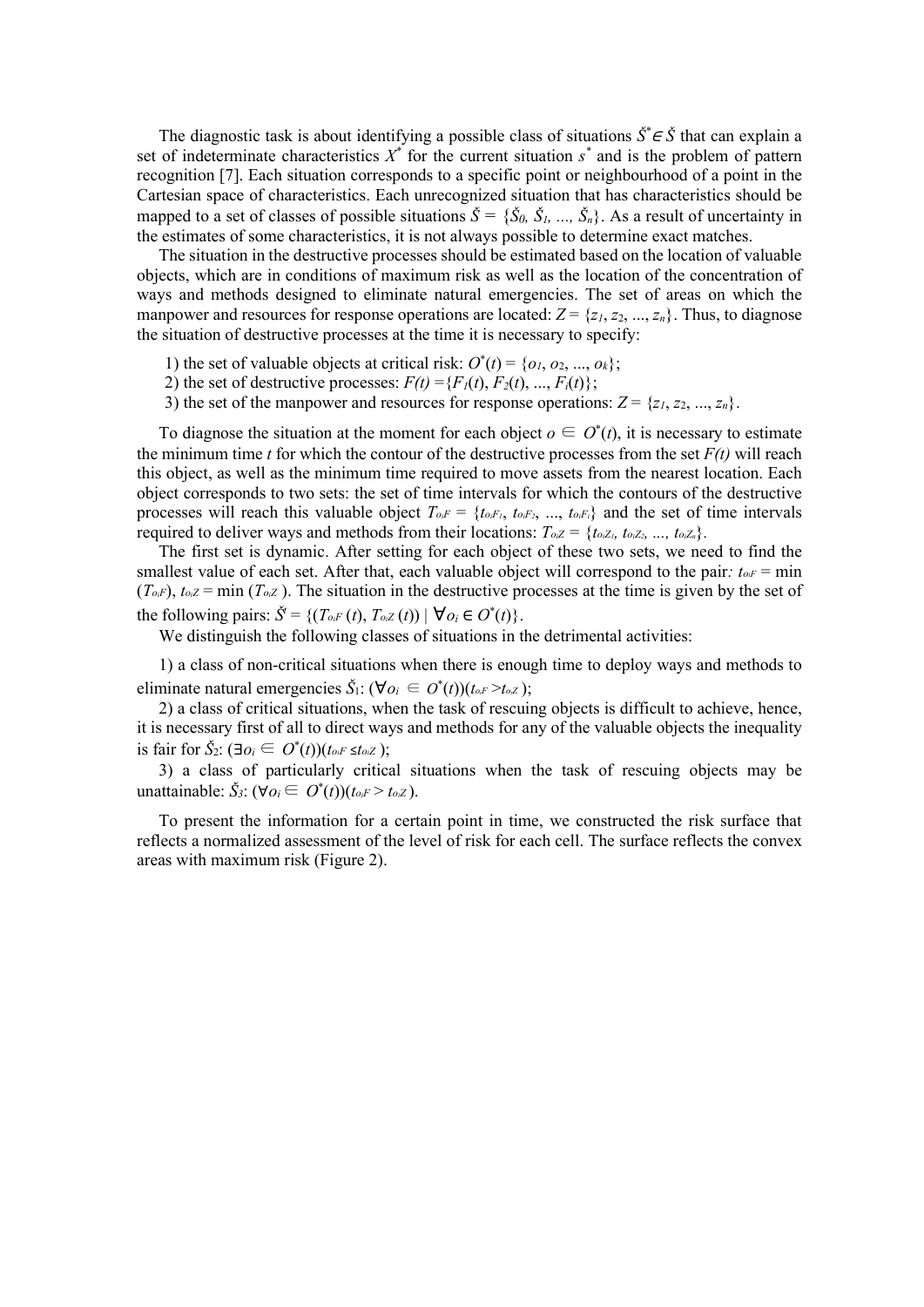

**Figure 2**: Risk assessment surface sketch

Such a surface can be constructed in dynamics for discrete sequential moments in time. A risk surface can be built both for active disasters that actually spread in time and potential disasters. This will allow making decisions at all stages of the disaster management cycle, from reactive actions to long-term adaptation and resilience building.

### **5. Conclusions**

In this paper, we determined key concepts of situation diagnosis based on spatially distributed multi-hazard risk analysis. Solving the problem of situation diagnosis in natural and man-made systems is extremely important to support real-time decision-making in conditions of disasters and multi-disasters. The situation needs to be diagnosed in order to make adequate decisions to minimize the risks. To diagnose the situation, it is necessary to identify areas that contain valuable objects with an assessment of the value above a certain critical level, that are at maximum risk.

The proposed method of diagnosing the situation is based on the disposition of the set of valuable objects at critical risk, the set of active disasters, and the set of manpower and resources for response operations. The method allows separating the situation into different classes such as the class of non-critical situations when there is enough time to deploy ways and methods to eliminate natural emergencies, the class of critical situations, when the task of rescuing objects is difficult to achieve, the class of particularly critical situations when the task of rescuing objects may be unattainable, etc.

The method is intended for use in real-time decision support systems.